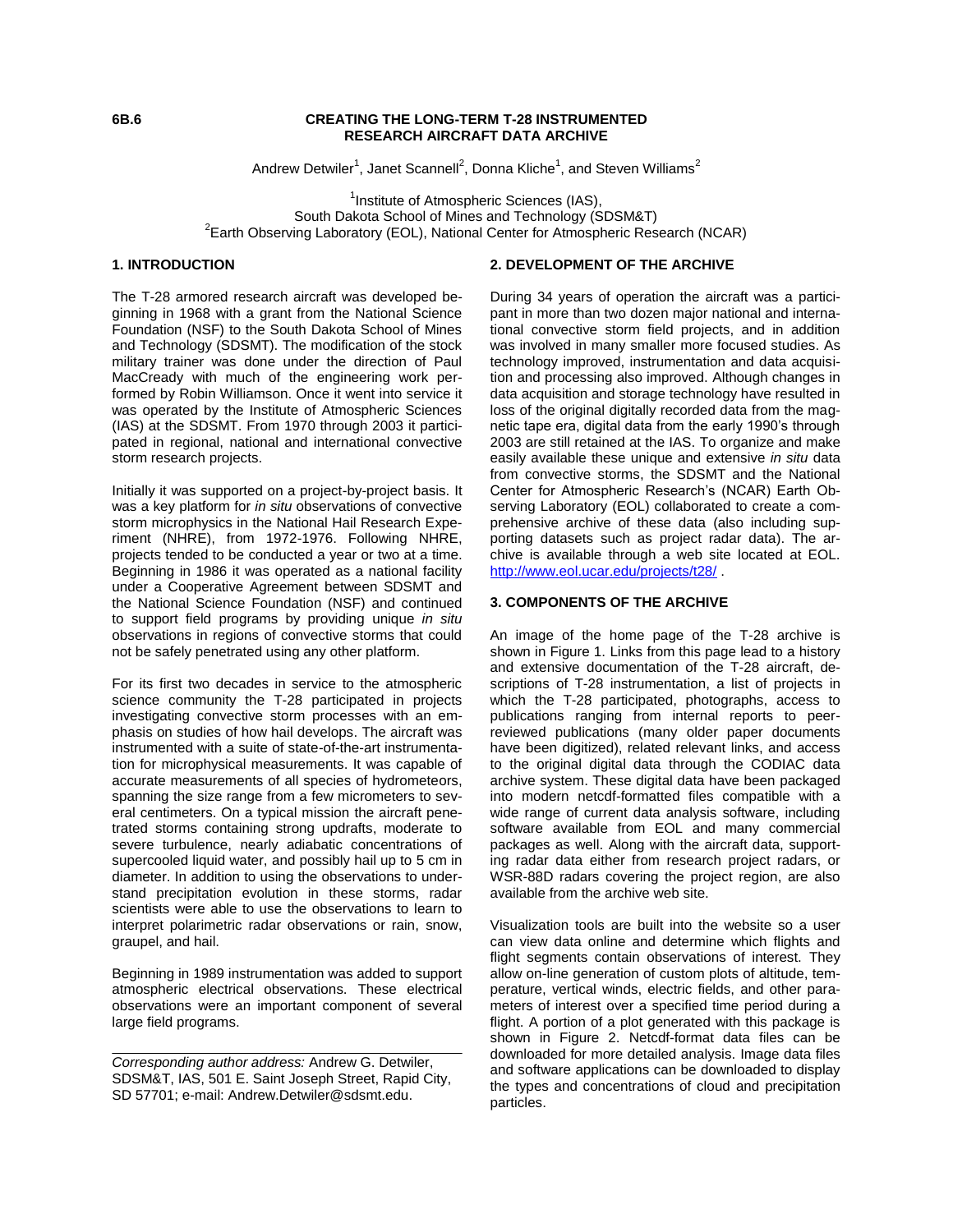

Figure 1 – An image of the homepage for the T-28 instrumented research aircraft data archive.



Figure 2: An example plot of cloud liquid water concentration and updraft speed from a pass through a Florida thunderstorm.